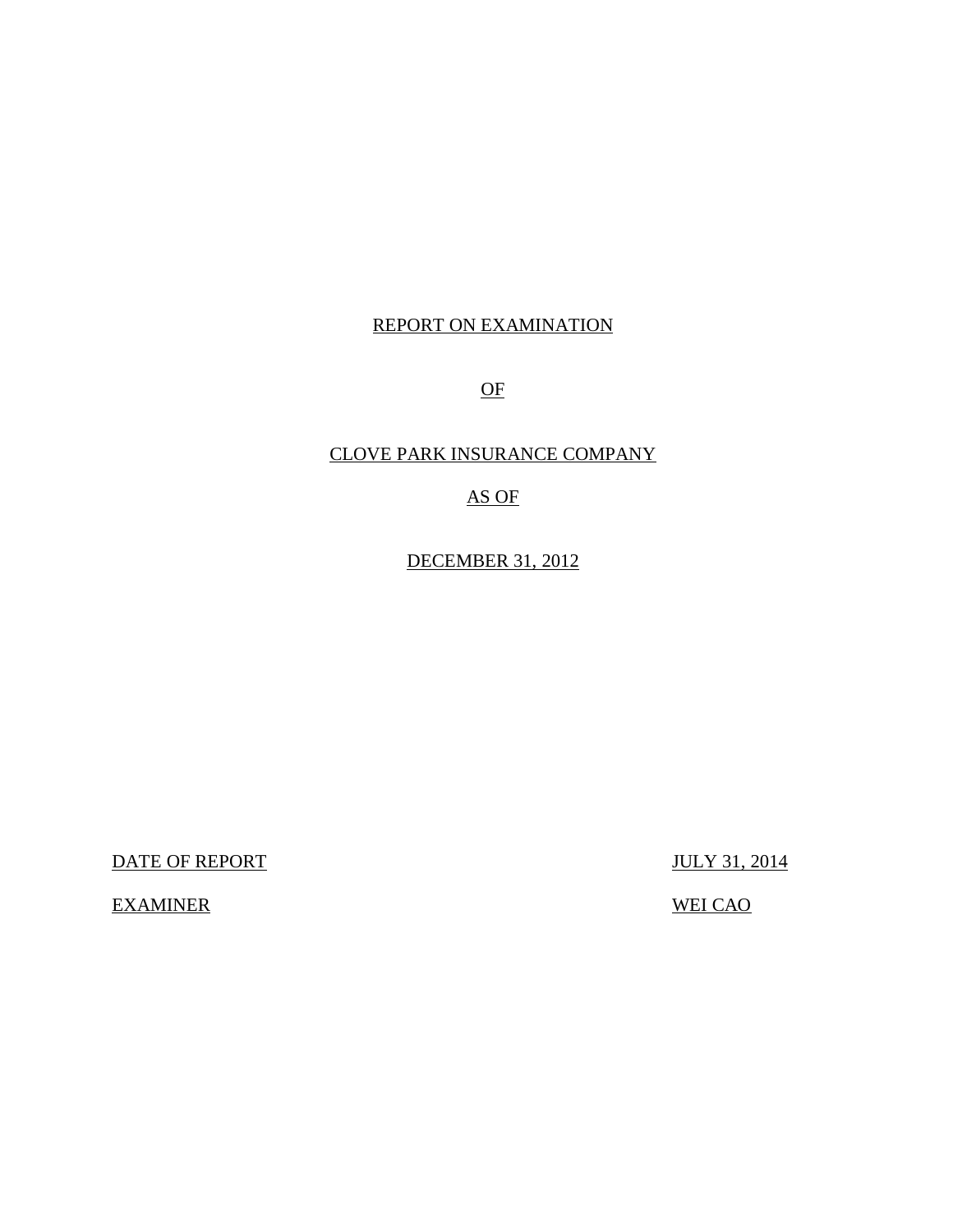## TABLE OF CONTENTS

## ITEM NO. PAGE NO.

| 1. | Scope of examination                                                                                                                                                                                                              | 2                                                                                                 |
|----|-----------------------------------------------------------------------------------------------------------------------------------------------------------------------------------------------------------------------------------|---------------------------------------------------------------------------------------------------|
| 2. | Description of Company                                                                                                                                                                                                            | $\overline{2}$                                                                                    |
|    | A. Articles of incorporation<br>B. By-laws<br>C. Capital structure<br>D. Corporate records<br>E. Reinsurance<br>Management and control<br>F.<br>G. Certified public accountant and actuarial services<br>H. Growth of the Company | $\overline{2}$<br>3<br>$\overline{\mathbf{3}}$<br>$\overline{3}$<br>3<br>$\overline{4}$<br>5<br>6 |
| 3. | <b>Financial statements</b>                                                                                                                                                                                                       | 7                                                                                                 |
|    | A. Balance sheet<br>B. Statement of income<br>C. Capital and surplus account                                                                                                                                                      | 7<br>8<br>8                                                                                       |
| 4. | Losses and loss adjustment expenses                                                                                                                                                                                               | 9                                                                                                 |
| 5. | Article 70 compliance                                                                                                                                                                                                             | 9                                                                                                 |
| 6. | Organizational structure                                                                                                                                                                                                          | 9                                                                                                 |
| 7. | Insurance program                                                                                                                                                                                                                 | 10                                                                                                |
| 8. | Summary of comments and recommendations                                                                                                                                                                                           | 11                                                                                                |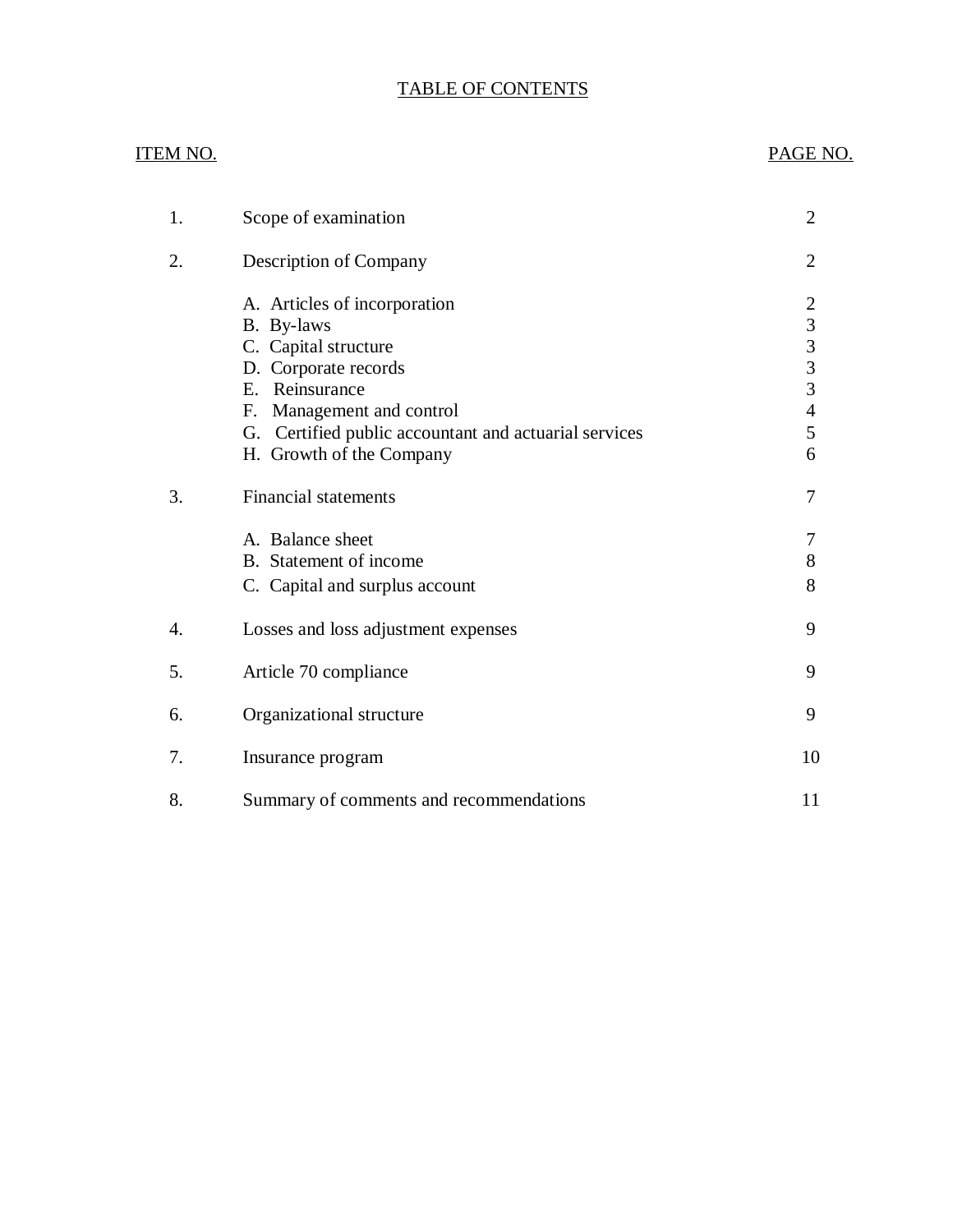

Andrew M. Cuomo **Benjamin M. Lawsky** Governor Superintendent Superintendent Superintendent Superintendent Superintendent Superintendent Superintendent

Honorable Benjamin M. Lawsky July 31, 2014 Superintendent of Financial Services Albany, New York 12257

Sir:

Pursuant to the requirements of the New York Insurance Law, and in compliance with the instructions contained in Appointment Number 31046 dated September 13, 2013, attached hereto, I have made an examination into the condition and affairs of Clove Park Insurance Company as of December 31, 2012 and submit the following report thereon.

Wherever the designation "the Company" appears herein without qualification, it should be understood to indicate Clove Park Insurance Company. Wherever the designation "Parent" or "Dover" appears herein without qualification, it should be understood to refer to Dover Corporation.

Wherever the term "Department" appears herein without qualification, it should be understood to mean the New York State Department of Financial Services.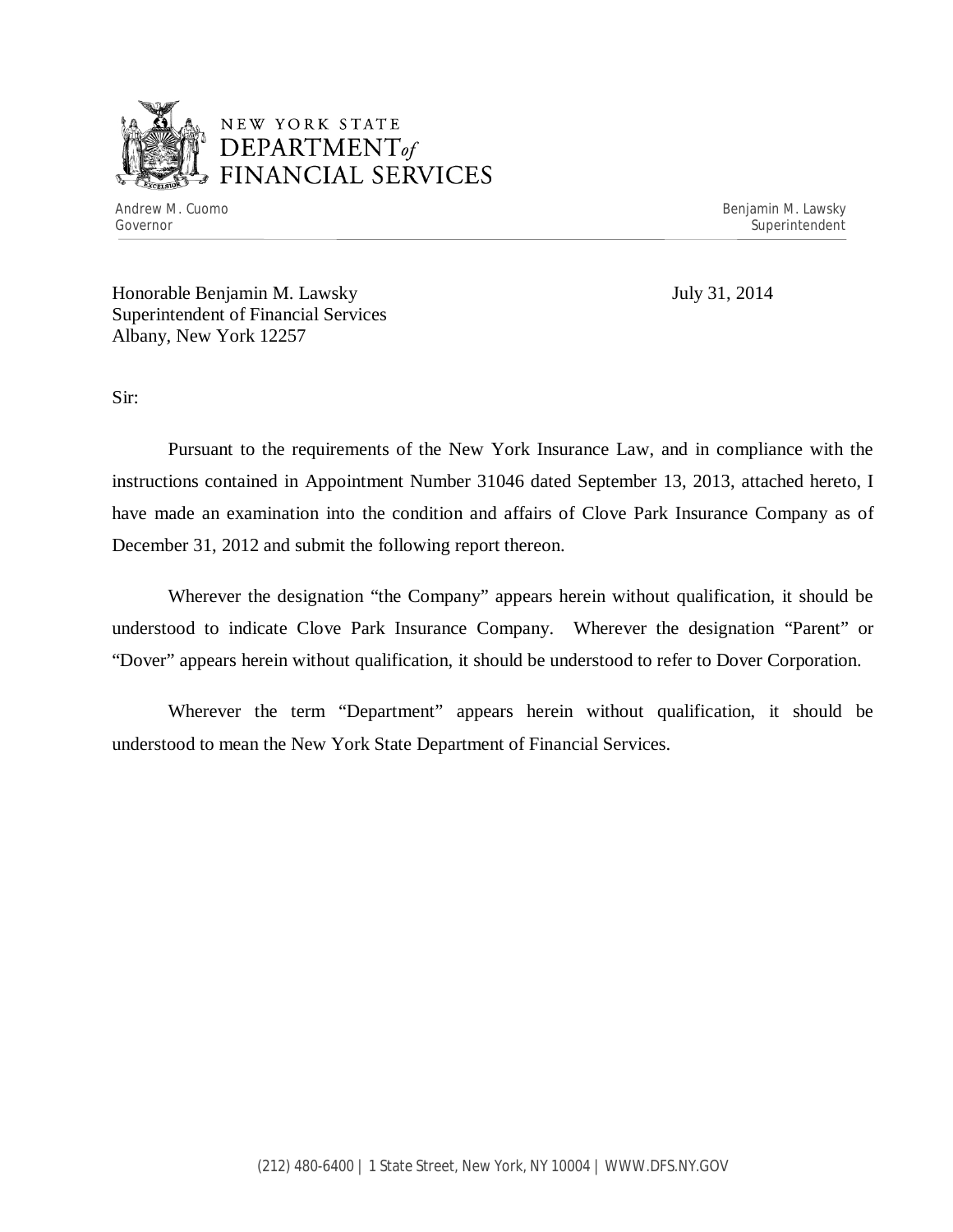#### 1. **SCOPE OF EXAMINATION**

<span id="page-3-0"></span>The examination covers the period from January 1, 2008 through December 31, 2012, and was limited in its scope to a review or audit of only those balance sheet items considered by this Department to require analysis, verification or description, including invested assets, and losses and loss adjustment expense reserves. The examination included a review of income, disbursements and Company records deemed necessary to accomplish such analysis or verification. Additionally, a review was performed to determine whether the captive insurer was operating within its by-laws, conforming to its plan of operation as submitted to the New York State Department of Financial Services, and was in compliance with Article 70 of the New York Insurance Law.

Comments and recommendations are limited to those items requiring financial adjustment, procedural recommendations, or instances where the Company was not conforming to the application submitted to the Department or Article 70 of the New York Insurance Law.

The report utilized work performed by the Company's independent certified public accountants and its opining actuary to the extent considered appropriate.

#### **2. DESCRIPTION OF COMPANY**

The Company was incorporated under the laws of New York State as a captive insurance company on November 21, 2003 and commenced business on December 22, 2003. The Company is a wholly-owned subsidiary of Delaware Capital Formation, Inc., which is ultimately owned by Dover Corporation. Dover Corporation is a diversified global manufacturer focusing on innovative equipment and components, specialty systems, and support services provided through its four major operating segments: Communication Technologies, Energy, Engineered Systems, and Printing & Identification.

#### A. Articles of Incorporation

The Company is organized to transact the kinds of insurance specified in Sections 1113(a) and 1114 of the New York Insurance Law, subject at all times to the limitations on the business of pure captive insurance companies set forth in Article 70 of the New York Insurance Law.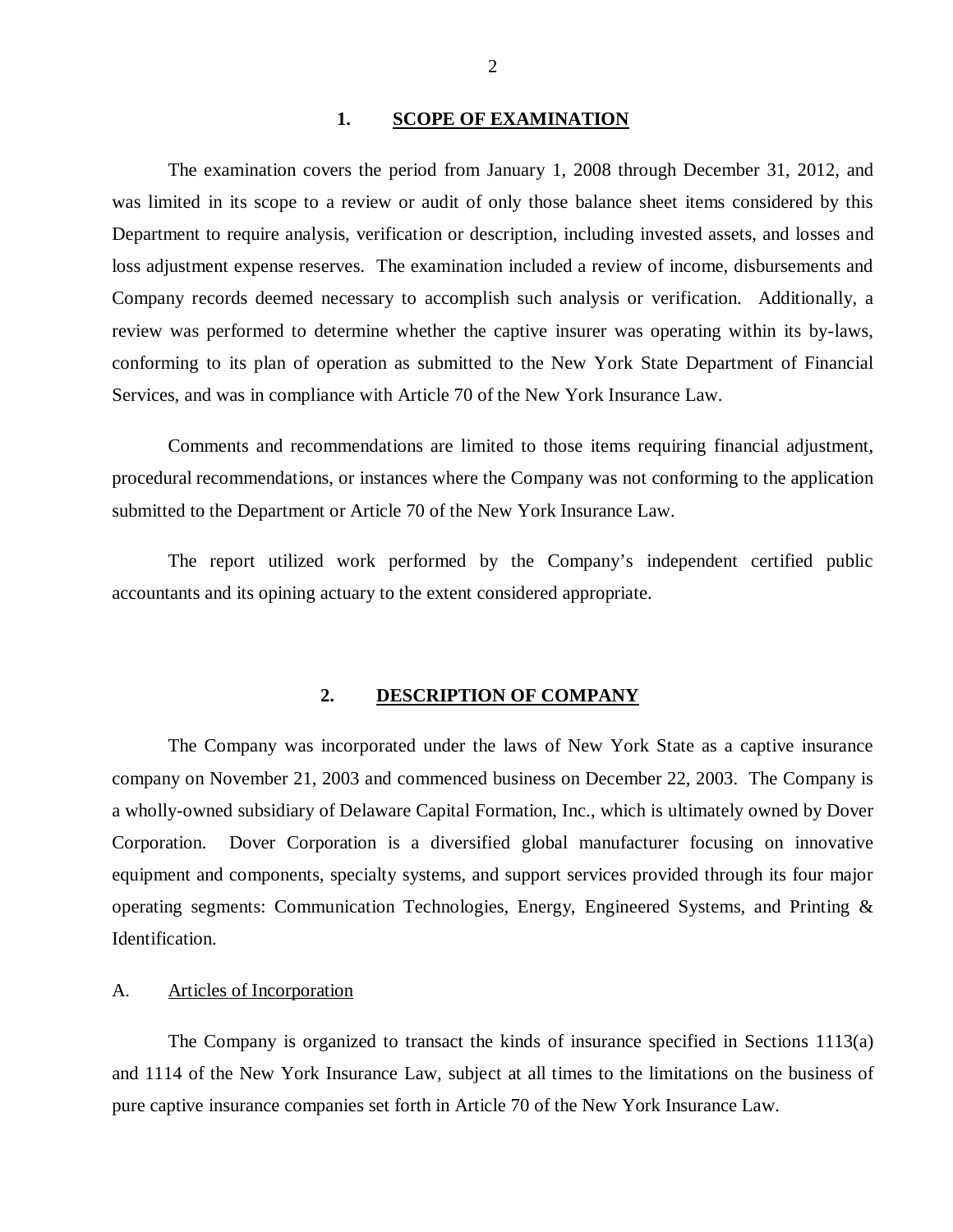#### <span id="page-4-0"></span>B. By-Laws

The examination revealed that the Company is in compliance with its by-laws in all material respects.

#### C. Capital Structure

As a pure captive insurance company incorporated as a stock insurer, the Company is required to maintain surplus as regards policyholders of not less than \$250,000, of which \$100,000 shall represent paid in capital pursuant to the provisions of Section 7004(a)(1) of the New York Insurance Law.

As of December 31, 2012, the Company's paid in capital was \$100,000 consisting of 100,000 shares of \$1 par value per share common stock and its surplus as regards policyholders was \$63,284,239.

#### D. Corporate Records

The corporate records reviewed appear to be substantially accurate and complete in all material respects.

#### E. Reinsurance

As of the examination date, the Company assumed property liability coverage from Factory Mutual Insurance Company to cover certain properties owned by Dover Corporation, the Company's ultimate parent. The annual aggregate limit for property liability is \$3,000,000. The coverage period is June 30, 2012 to June 30, 2013.

The Company did not cede any business during the examination period.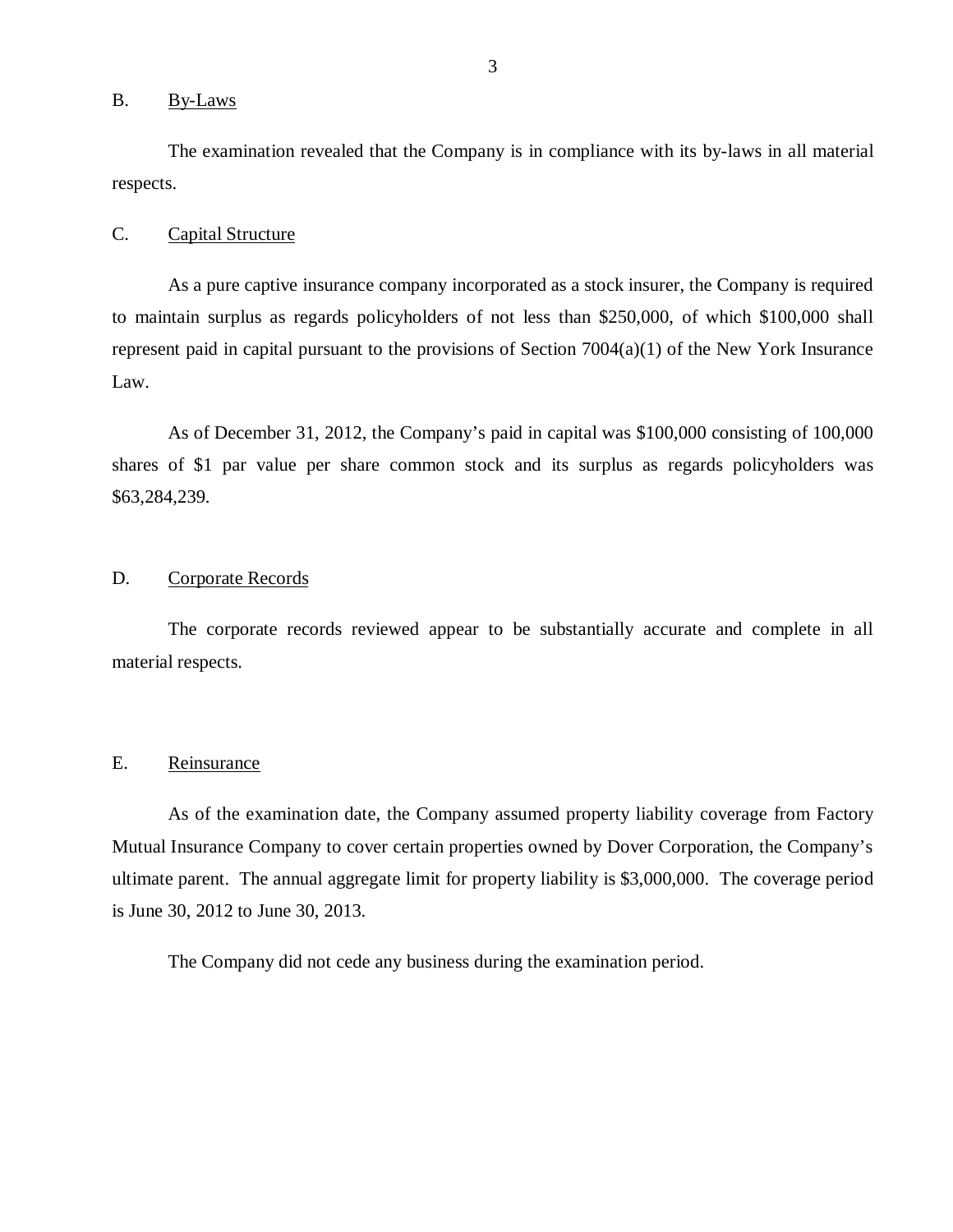## <span id="page-5-0"></span>F. Management and Control

#### (i) Captive Manager

Section 7003(b)(4) of the New York Insurance Law provides that no captive insurer shall do any captive insurance business in this state unless it utilizes a captive manager resident in the State of New York that is licensed as an agent or broker under the provisions of the Article 21 of the New York Insurance Law, or any other person approved by the Superintendent.

During the examination period, the Company was managed by Marsh Management Services Inc. ("Marsh") which is authorized to act as a manager for captive insurance companies by the New York Department of Financial Services.

Pursuant to the Management Agreement between the Company and Marsh, under the direction and control of the Company, Marsh shall render the following services to the Company:

- Accounting and any regulatory reporting services deemed necessary;
- Policy services;
- Claims administration;
- Ceding reinsurance;
- Assuming reinsurance;
- Advice on insurance programs;
- Acting as principal representative of the Company regarding regulatory matters;
- Other services as may from time to time be agreed upon by Marsh and the Company.

#### (ii) Board of Directors

Pursuant to the Company's by-laws, management of the Company is vested in a board of directors consisting of not less than three nor more than ten members, of which, at least two shall at all times be residents of New York State. At December 31, 2012, the board of directors was comprised of the following five members:

| Name and Residence  | <b>Principal Business Affiliation</b> |
|---------------------|---------------------------------------|
| <b>Brad Cerepak</b> | CFO and VP Finance,                   |
| Saddle River, NJ    | Dover Corporation                     |
| Raymond T. McKay    | Controller,                           |
| Babylon, NY         | Dover Corporation                     |
| Paul E. Goldberg    | Assistant Treasurer,                  |
| Valley Stream, NY   | Dover Corporation                     |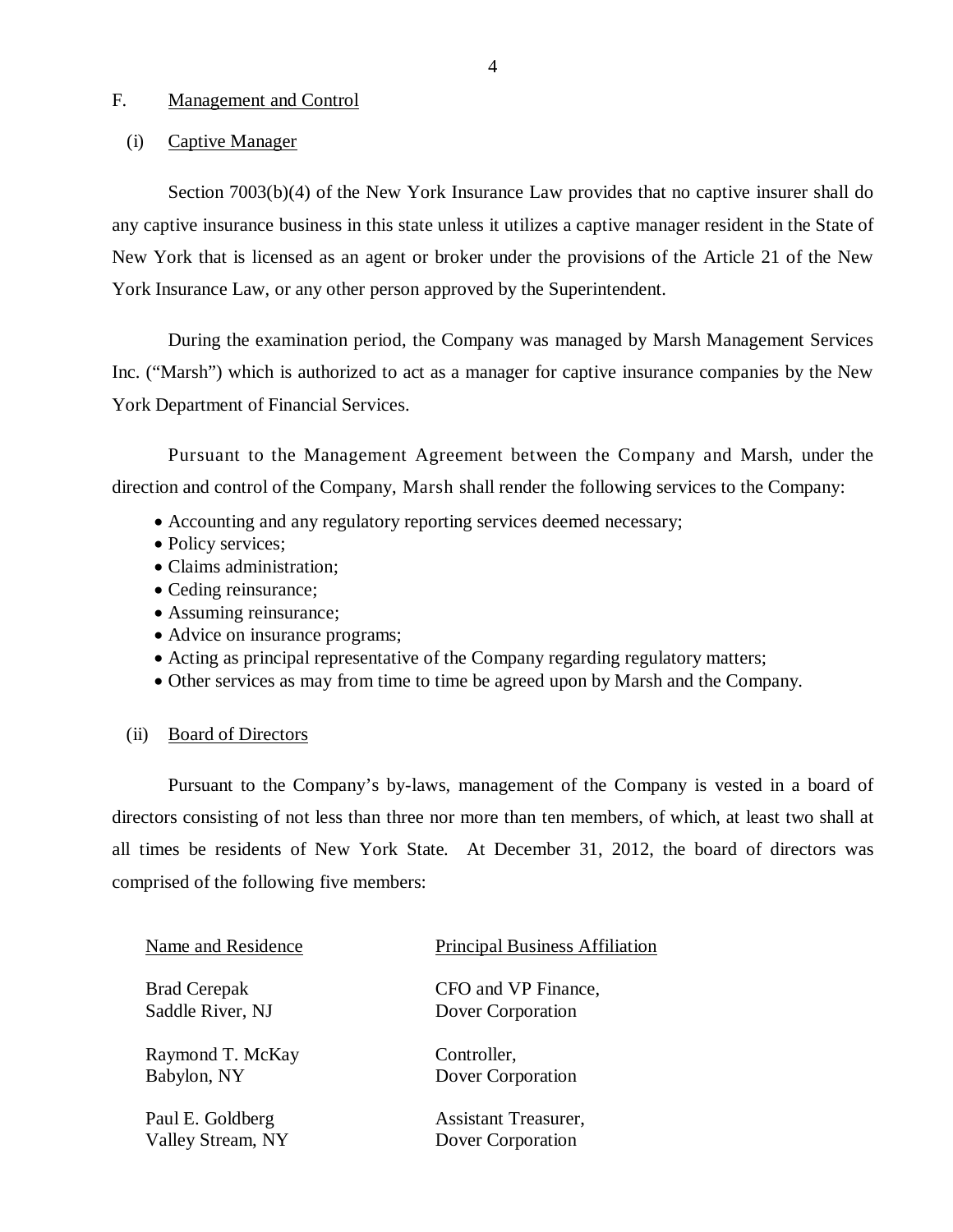| Name and Residence | <b>Principal Business Affiliation</b>               |
|--------------------|-----------------------------------------------------|
| William J. Fealey  | Director Risk Management,                           |
| Massapequa, NY     | Dover Corporation                                   |
| Ivonne M. Cabrera  | Senior Vice President, General Counsel & Secretary, |
| Highland Park, IL  | Dover Corporation                                   |

At least two of the board members are the residents of New York as required by Section 7005(g) of the New York Insurance Law.

During the period covered by this examination, the board met one time each year as required by Section 7003(b)(2) of the New York Insurance Law. A review of the meeting minutes during the examination period indicated that all the board meetings were generally well attended.

### (iii)Officers

As of December 31, 2012, the principal officers of the Company were as follows:

| Title                                 |
|---------------------------------------|
| President                             |
| Vice President                        |
| Vice President                        |
| Vice President                        |
| Vice President                        |
| Vice President                        |
| Secretary                             |
| Treasurer                             |
| Controller & Chief Accounting Officer |
|                                       |

## G. Certified Public Accountant ("CPA") and Actuarial Services

The Company was audited by the independent CPA firm Saslow, Lufkin & Buggy, LLP. for the years 2008 – 2012. The Company's opining actuary as of December 31, 2012 was Towers Watson, 175 Powder Forest Drive, Weatogue, CT 06089.

5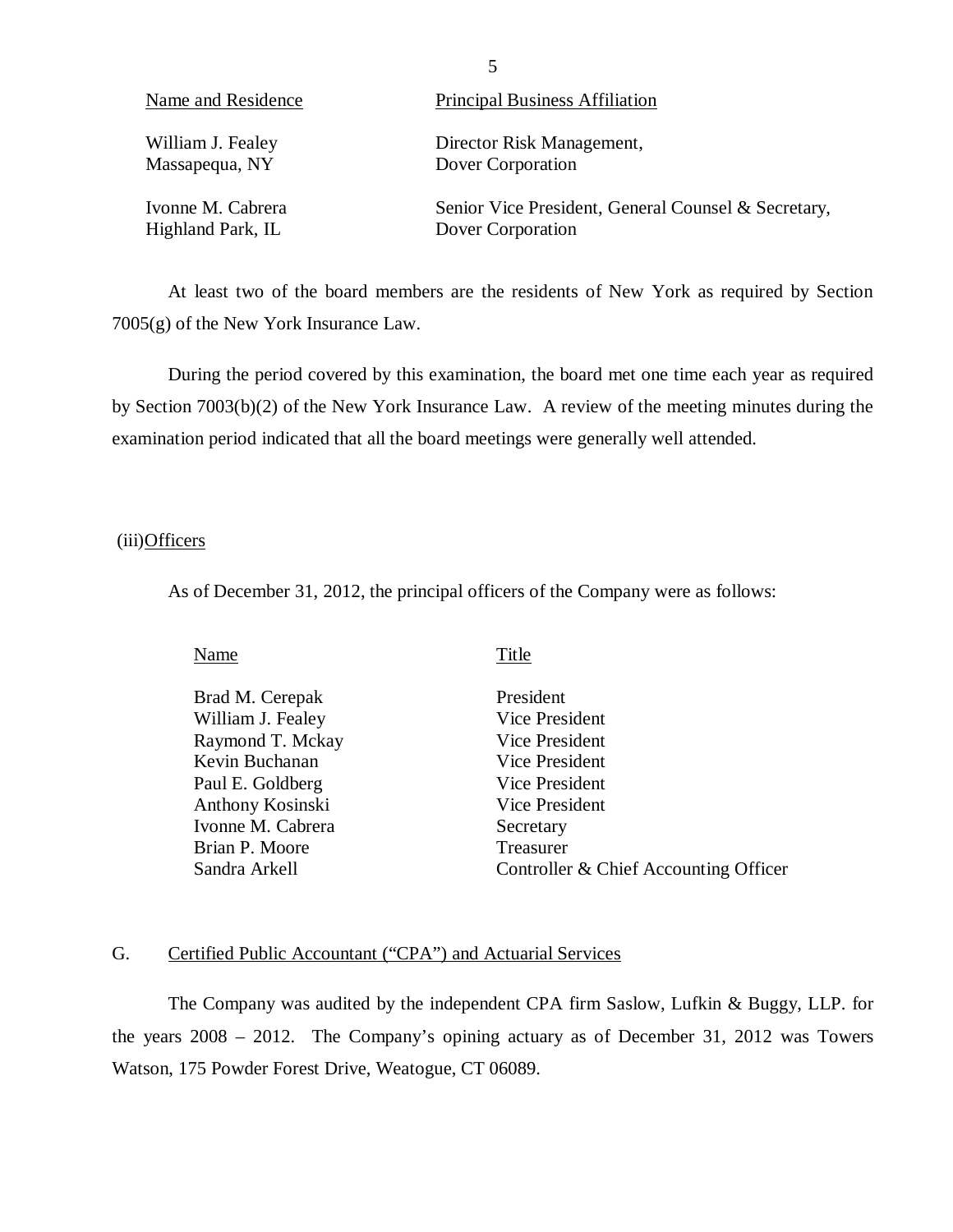## H. Growth of Company

The following schedule sets forth a summary of the Company's significant financial information for the period covered by this examination:

|      | <b>Net Premiums</b> | <b>Net</b>  |               | Shareholders' |
|------|---------------------|-------------|---------------|---------------|
| Year | Earned              | Income      | Assets        | <b>Equity</b> |
| 2008 | \$26,224,363        | \$8,051,147 | \$135,500,626 | \$42,773,000  |
| 2009 | 25,338,251          | 5,047,602   | 138,560,963   | 47,820,602    |
| 2010 | 21,698,225          | 6,272,821   | 137, 184, 597 | 54,093,423    |
| 2011 | 22,238,978          | 4,447,544   | 138,851,812   | 58,540,967    |
| 2012 | 19,311,771          | 4,743,272   | 140,593,974   | 63,284,239    |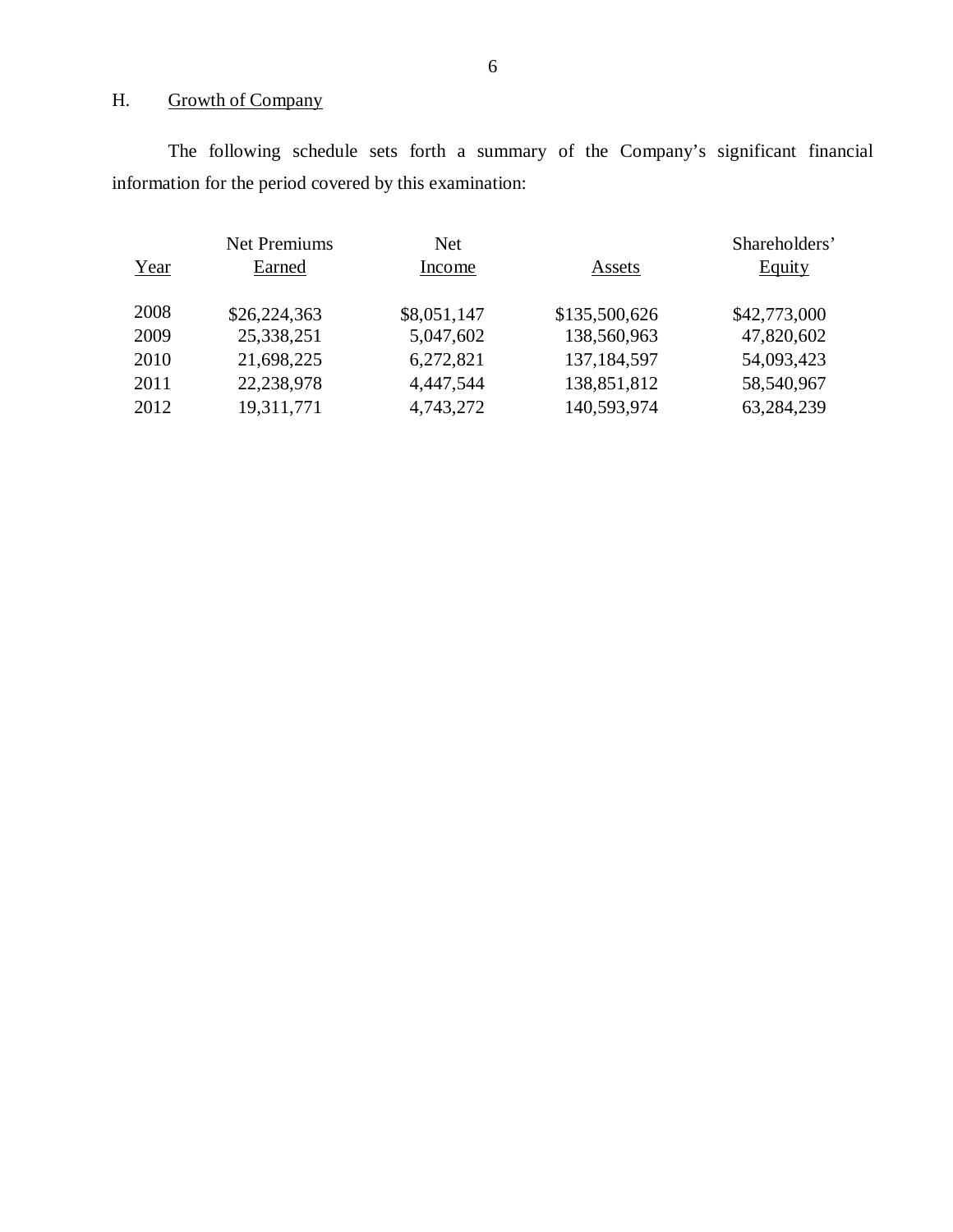## **3. FINANCIAL STATEMENTS**

With the Department's permission, the Company's financial statements have been prepared in conformity with generally accepted accounting principles, which differ from statutory accounting principles prescribed or permitted by the Department for insurance companies. The Company's independent CPA firm concluded that the following financial statements present fairly, in all material respects, the Company's financial position as of December 31, 2012.

### A Balance Sheet

| <b>Assets</b>                              |               |               |
|--------------------------------------------|---------------|---------------|
| Cash and cash equivalents                  | \$59,038,986  |               |
| Premium receivable                         | 18,859,003    |               |
| Notes receivable from Parent               | 60,009,188    |               |
| Deferred policy acquisition costs          | 7,125         |               |
| Deferred tax asset                         | 2,679,672     |               |
| <b>Total Assets</b>                        |               | \$140,593,974 |
| <b>Liabilities</b>                         |               |               |
| Unearned premiums                          | \$1,882,500   |               |
| Unpaid losses and loss adjustment expenses | 57,890,436    |               |
| Losses payable to Parent                   | 5,324,102     |               |
| Payable to Parent                          | 920,439       |               |
| Accrued expenses                           | 46,533        |               |
| Federal income taxes payable to Parent     | 11,245,725    |               |
| <b>Total liabilities</b>                   |               | \$77,309,735  |
| <b>Capital and Surplus</b>                 |               |               |
| Common stock                               | \$<br>100,000 |               |
| Additional paid in surplus                 | 12,643,000    |               |
| Retain earnings                            | 50,541,239    |               |
| Total capital and surplus                  |               | \$63,284,239  |
| Total liabilities and capital surplus      |               | \$140,593,974 |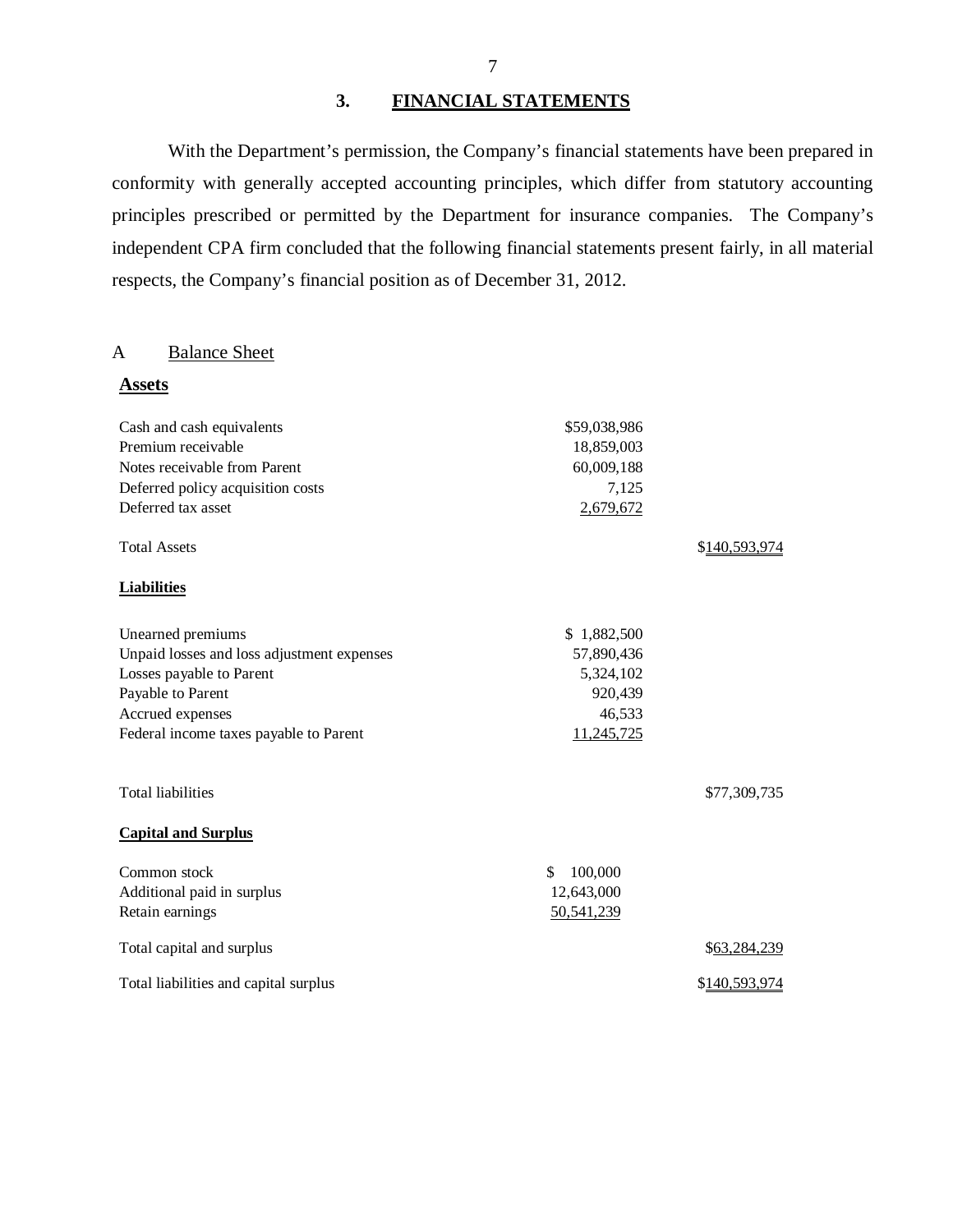## <span id="page-9-0"></span>B. Statement of Income

The Company's capital and surplus increased \$28,562,386 during the five-year period detailed as follows:

## STATEMENT OF INCOME

| <b>Underwriting Income</b>                                                                                                                                                                 |                                                 |                      |              |
|--------------------------------------------------------------------------------------------------------------------------------------------------------------------------------------------|-------------------------------------------------|----------------------|--------------|
| Net premiums earned                                                                                                                                                                        |                                                 | \$114,811,588        |              |
| Deductions:<br>Net losses and net loss adjustment expense<br>incurred<br>Underwriting expenses<br>Amortization of deferred policy acquisition costs<br>General and administrative expenses | \$79,634,287<br>100,665<br>377,405<br>1,062,643 |                      |              |
| Total underwriting deductions                                                                                                                                                              |                                                 | 81,175,000           |              |
| Net underwriting gain or (loss)                                                                                                                                                            |                                                 | \$33,636,589         |              |
| <b>Investment Income</b>                                                                                                                                                                   |                                                 |                      |              |
| Net investment income                                                                                                                                                                      | \$10,305,333                                    |                      |              |
| Investment income                                                                                                                                                                          |                                                 | 10,305,333           |              |
| Net income before tax                                                                                                                                                                      |                                                 | \$43,941,921         |              |
| Federal income tax expenses                                                                                                                                                                |                                                 | 15,379,535           |              |
| Net income                                                                                                                                                                                 |                                                 | \$28,562,386         |              |
| C.<br><b>Capital and Surplus Account</b>                                                                                                                                                   |                                                 |                      |              |
| Capital and surplus as of December 31, 2007                                                                                                                                                |                                                 |                      | \$34,721,853 |
|                                                                                                                                                                                            | Gains in<br>surplus                             | Losses in<br>surplus |              |
| Net income                                                                                                                                                                                 | \$28,562,386                                    |                      |              |
| Net gain in surplus                                                                                                                                                                        |                                                 |                      | 28,562,386   |

Capital and surplus as of December 31, 2012 \$63,284,239

8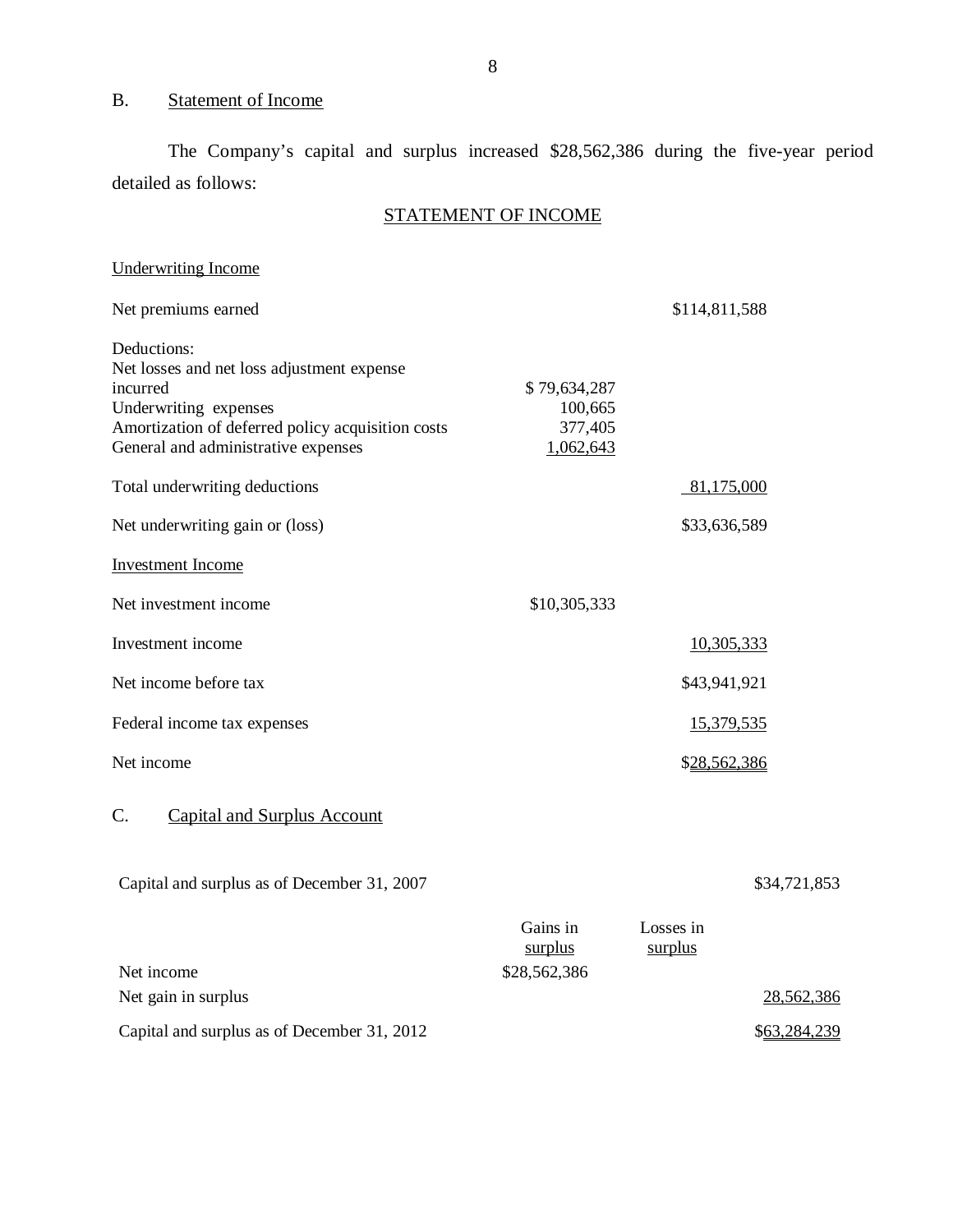**4. LOSSES AND LOSS ADJUSTMENT EXPENSES** 

<span id="page-10-0"></span>As of December 31, 2012, the Company reported total loss and loss adjustment expense reserves of \$57,890,436. In its Statement of Actuarial Opinion as of December 31, 2012, the Company's opining actuary stated that in his opinion, the amount recorded in the audited financial statement for the sum of the net unpaid loss and loss adjustment expenses, as well the sum of the direct and assumed unpaid loss and loss adjustment expenses:

- Meet the requirements of the insurance laws of New York;
- Are consistent with amounts computed in accordance with the Casualty Actuarial Society Statement of Principles Regarding Property and Casualty Loss and Loss Adjustment Expense Reserves and relevant standards of practice promulgated by the Actuarial Standards Board; and
- Make a reasonable provision for all unpaid loss and loss expense obligations of the Company under the terms of its contracts and agreements.

#### **5. ARTICLE 70 COMPLIANCE**

Article 70 of the New York State Insurance Law is the governing section of the law for the formation and continued operation of captive insurers in New York State. A review was performed to test the Company's compliance with all applicable parts of Article 70 of the New York Insurance Law. No significant areas of non-compliance were found.

#### **6. ORGANIZATIONAL STRUCTURE**

The Company is a wholly-owned subsidiary of Delaware Capital Formation, Inc., which is ultimately owned by Dover Corporation. Dover Corporation is a diversified global manufacturer focusing on innovative equipment and components, specialty systems, and support services provided through its four major operating segments: Communication Technologies, Energy, Engineered Systems, and Printing & Identification.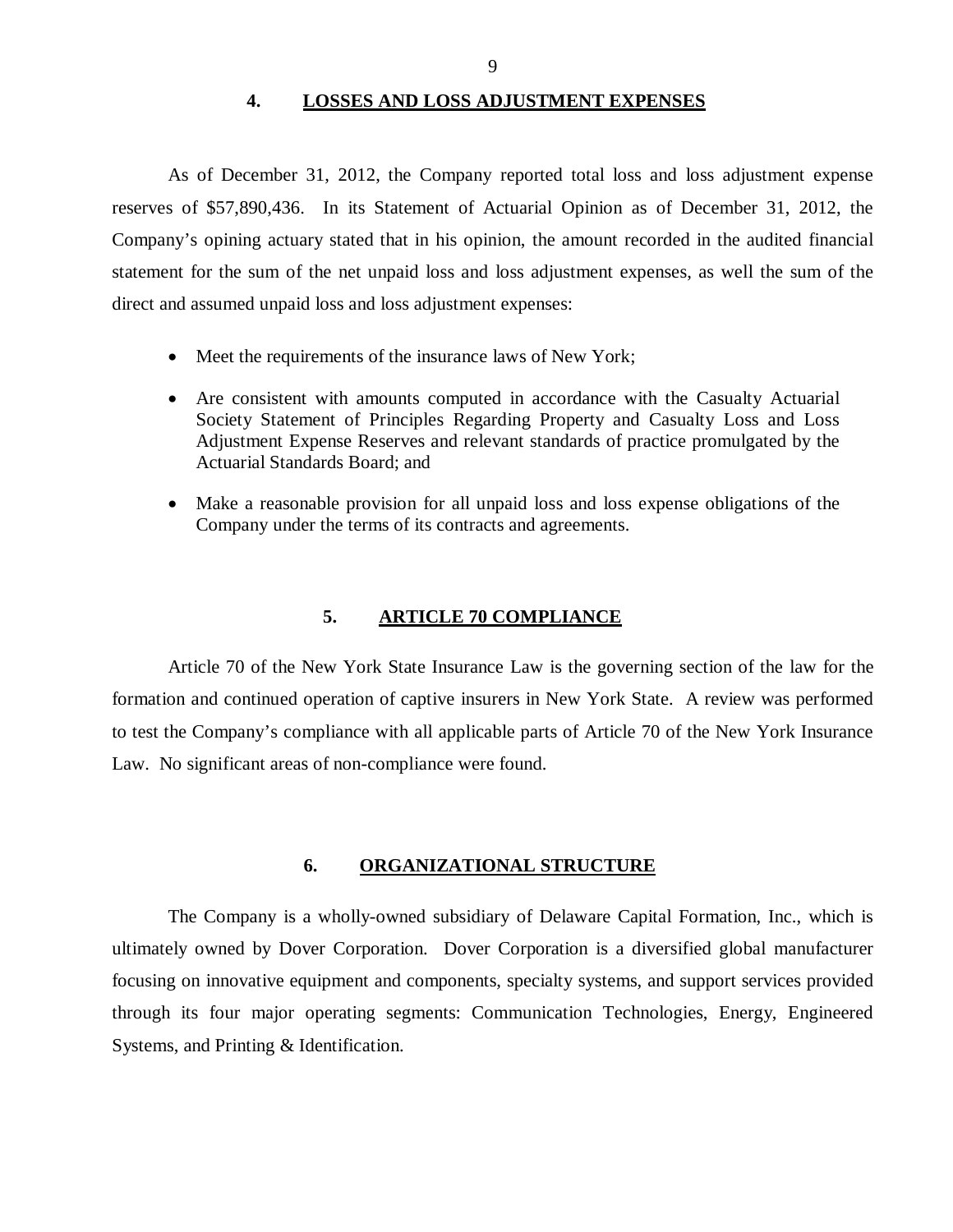#### **7. INSURANCE PROGRAM**

<span id="page-11-0"></span>As of December 31, 2012, the Company wrote claims-made and occurrence basis deductible reimbursement policies for its Ultimate Parent, Dover Corporation, under the terms of policies issued to the Parent by various third party insurers.

The coverages provided by the Company's policies are as follows:

| Policy coverage                    | Per Occurrence/Policy Limits                               | Policy period                         |
|------------------------------------|------------------------------------------------------------|---------------------------------------|
| General Liability                  | \$5,000,000                                                | January 1, 2012-<br>December 31, 2012 |
| Workers' Compensation              | \$500,000                                                  | January 1, 2012-<br>December 31, 2012 |
| Auto Liability                     | \$1,000,000                                                | January 1, 2012-<br>December 31, 2012 |
| Crime Liability                    | \$250,000 excess of \$250,000                              | June 1, 2012 - June 1,<br>2013        |
| Directors' and officers' liability | \$4,750,000 excess of \$250,000                            | November 5, 2012-<br>November 5, 2013 |
| <b>Fiduciary Liability</b>         | \$900,000 excess of \$100,000                              | December 5, 2012-<br>December 5, 2013 |
| Employment practices liability     | \$2,000,000 per case/class action<br>excess of \$3,000,000 | January 17, 2012-<br>January 17, 2013 |

The combined annual aggregate limit for workers' compensation, general liability, product liability and auto liability policies was \$29,783,480 in 2012.

The Company also writes medical stop loss coverage for the self-funded employee welfare benefit plan offered by the Parent and its affiliates. The Limit of the liability is \$4,650,000 each covered person in excess of \$350,000. The Policy covers January 1 through December 31, 2012. There is no annual aggregate limit for the medical stop loss coverage.

Clove Park Insurance Company also underwrote a separate Terrorism Risk Insurance policy to its parent, Dover Corporation during the examination period. The insurance policy covered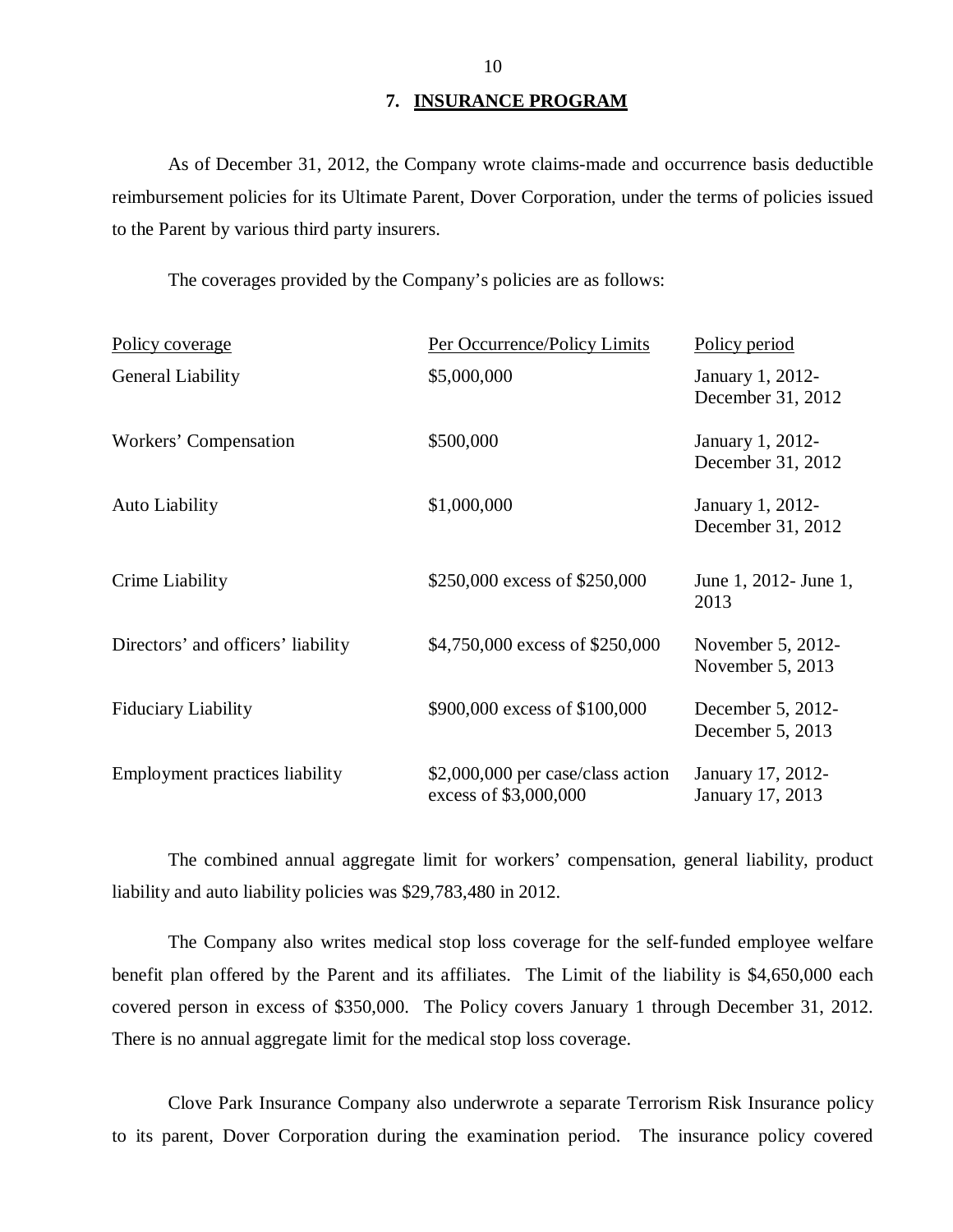<span id="page-12-0"></span>property damage up to \$250,000,000 resulting from acts of terrorism, as defined under the Terrorism Risk Insurance Program Reauthorization Act of 2007("TRPRA 2007"). Under the TRPRA 2007, the Company will be reimbursed 85% of terrorism losses exceeding a statutorily established deductible. The Company retains both the deductible and remaining 15% of losses.

## **8. SUMMARY OF COMMENTS AND RECOMMENDATIONS**

This report contains no comments or recommendations.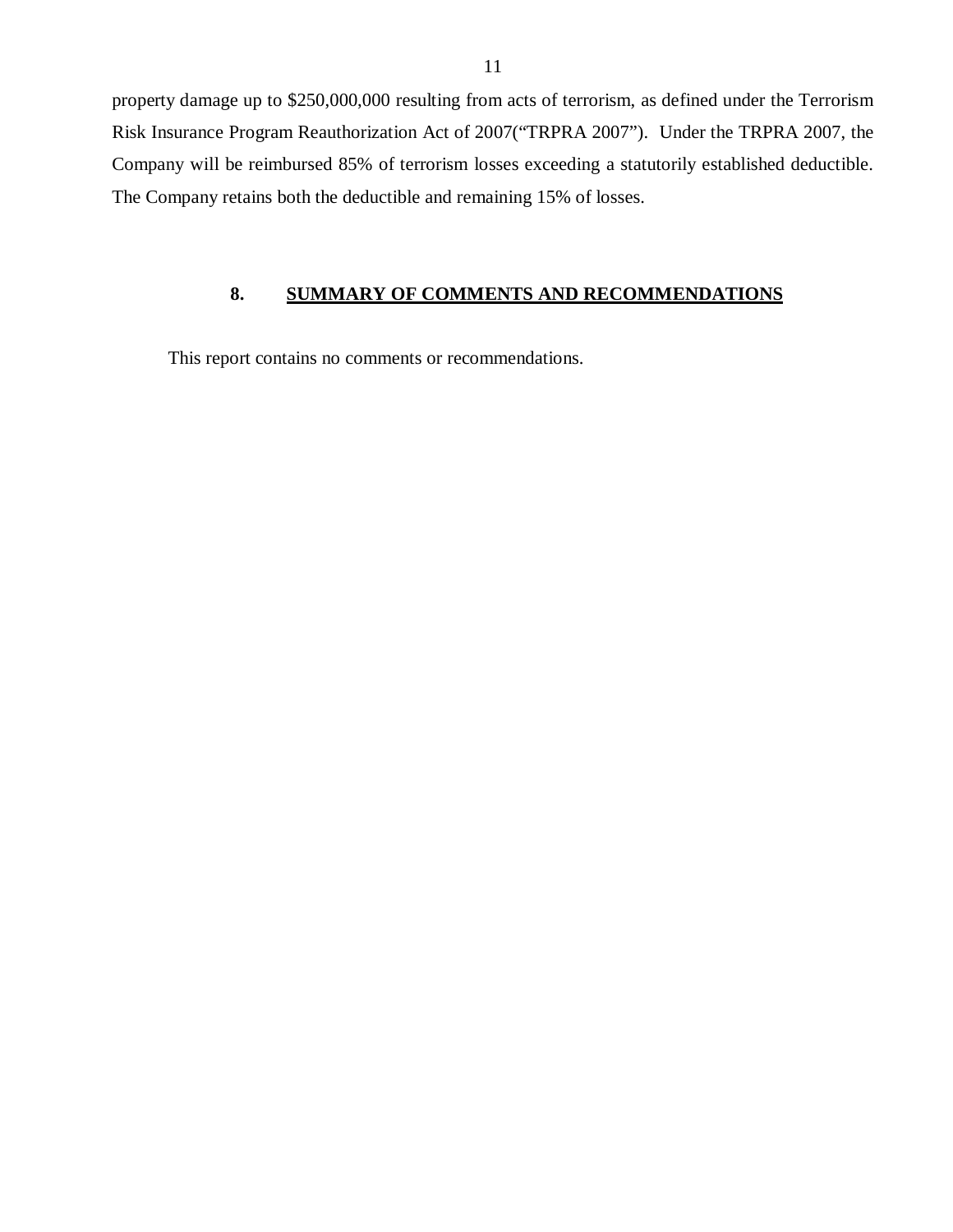Respectfully submitted,

 $\sqrt{s/2}$ 

Wei Cao Senior Insurance Examiner

STATE OF NEW YORK ) )ss: COUNTY OF NEW YORK )

WEI CAO, being duly sworn, deposes and says that the foregoing report, subscribed by her, is true to the best of her knowledge and belief.

/s/

Wei Cao

Subscribed and sworn to before me

this day of , 2014.